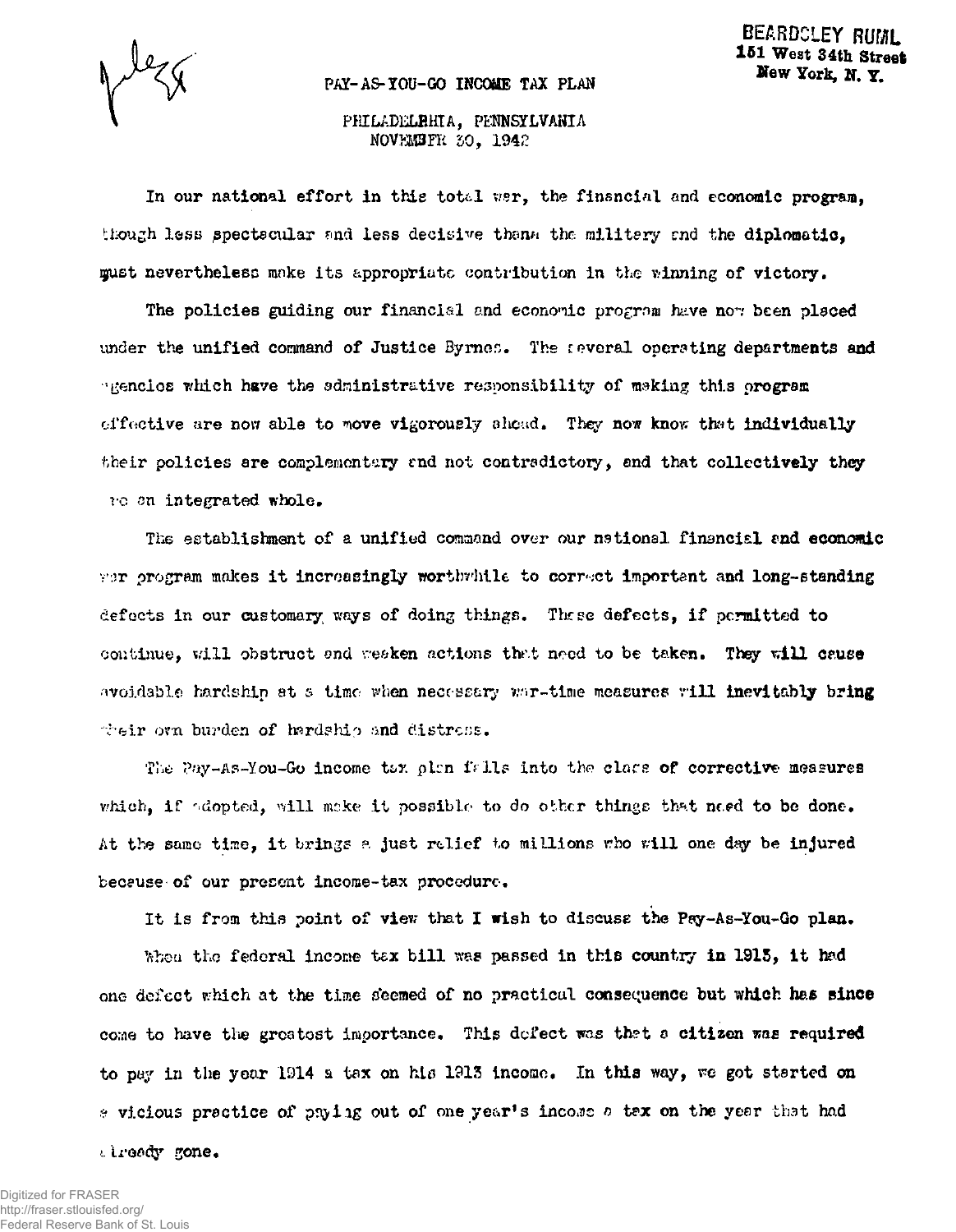I have said that at the time the defect was of no practical consequence. The reason is that income tax rates were low and affected comparatively few people. In 1913 the rates began at 1% and the top, (normal  $\uparrow$  surtax) was 7%. Exemption for a single person woe \$3,000. Contract this situation with that which confronts us in the Revenue Act of 1942. Excluding the Victory Tax, after exemptions for a single person of \$500, rates begin at 19\$ raid from that point move sharply up to **88\*.** 

The consequence of these increasing rates is that the debt which people owe to the federal government for tax on their last year's income has become a national danger. Nothing is to be gained by arguing *tlwt* people ought to have saved the *tax*  on last year's income out of Inst year's income. Thr: fact is that tkey did not.do it and now they cannot do it.

Few people seem to realize how much money they owe the government for income tax. They seem to feel that since they have paid an installment on September 15. and since the next payment isn<sup>f</sup>t due until December 15, for the time being *vt*  least, they are not in debt for income tax. They are wrong. They are in debt now for the installment still due this year, and worse, they are in addition in debt for income tax on what they have already carned so for this year. Under our present system this debt will have to be paid whether next year they then hove any income or not.

If they die, this amount vlli be taken *fr-m* v/hatever estate they leave. If they lose their jobs, there will bo a charge against what they have saved. If their earnings are less, the full tax has to be met out of the lover earnings. Nothing can stop the march of the days, and when the due date comes they must pay the tax they owe on the income they have already had. It is a real debt, and practically all income-tax payers are actually in debt continuously for about one year's full income tax.

**-2-**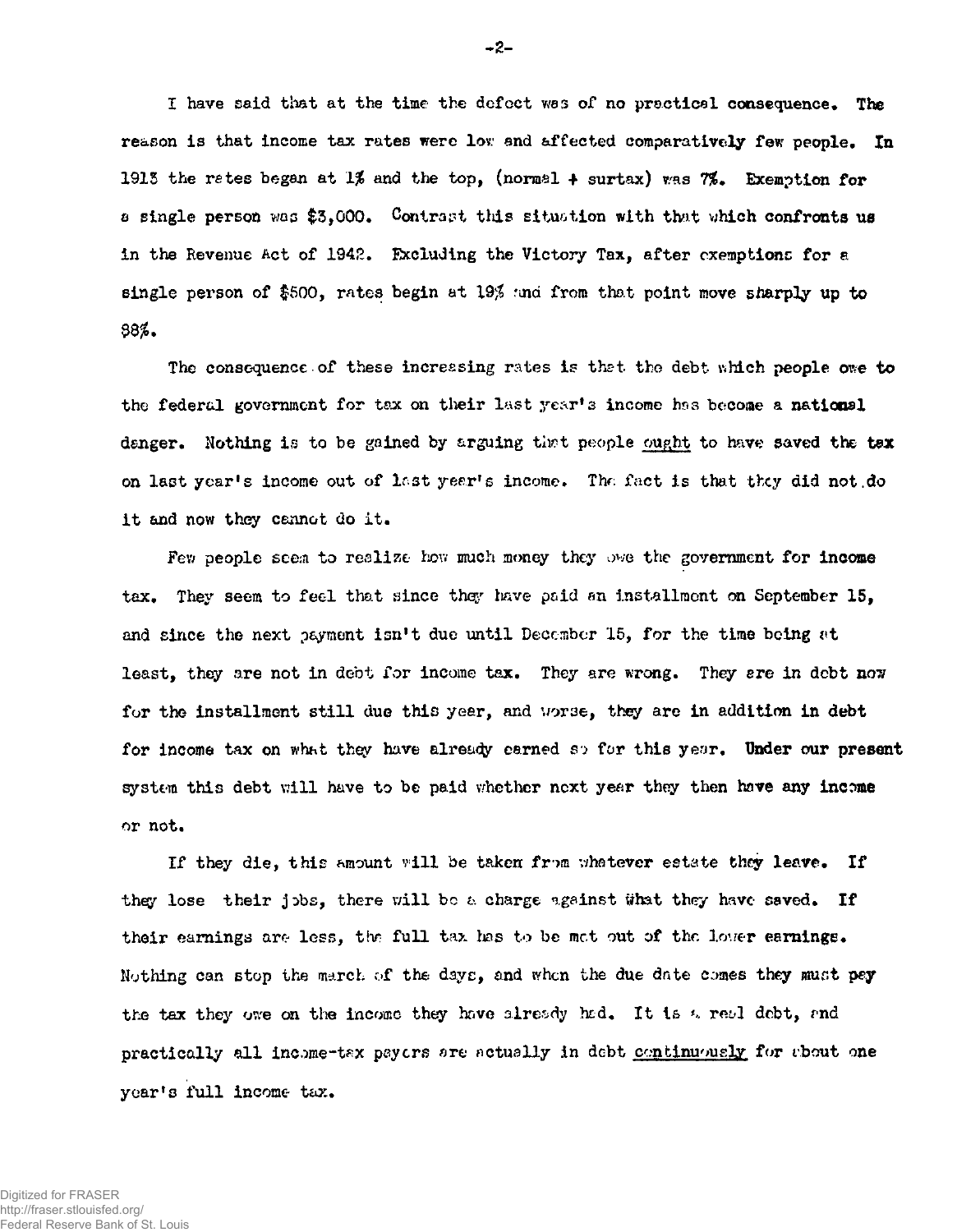•\±*mvq* ere two broad purposes for reforming our historic income tax practice in order to place our income taxes on a current basis and to eliminate the  $r$  coumulated income-tax debt. The first purpose relates to the financing of the war. and to the reduction of potentially inflationary purchasing power. It also relates to the preservation of the integrity of jur income-tax system through obtaining the highest possible level of collections and the lowest possible level of defaults. The second springs from the personal and humane desirability of removing from dilions of citizens the constant threat of unpaid tax debt,  $\epsilon$  debt imposed under a faulty tax system, unwittingly unprovided for by our citizens, a debt now grown so ">?rge under present tax rates that loss of current income for any reason by the dividual taxpayer brings acute financial and personal distress.

The first purpose, that of financing the var and maintaining the integrity of the income-tax gystem appeals powerfully to all students of taxation, in and out of the government. They are well aware that the economic well-being of the country 111 bo safeguarded by collecting the taxes on our rising 1945 income in 1945 md  $\cdot$  t a your later in 1944. They are also agare of the probability that it will be aeccss&xy to supplement the present tax program vith a program of compulsory sevings, and that this program too must be related to the current income of the citizen.

These authorities are also apprehensive about income-tax collections and defaults. Can we expect ten million new taxpayers to make declarations and begin to ey income tax under the old scheme on what they earned Inst year? Can we expect thas new taxpayers, or even the old ones, to keep up their payments for tax on <sup>4</sup> heir last year's income at present rates if their current income should slacken or abruptly cease? How would the defaults be handled? Would the federal government solze their savings, their war bonds, and their homes?

All these considerations force the placing of motor waves in a current basis Digitized for FRASER **and 6t once, regardless of any personal or hum**ings weasons for doing so. But it is is the i http://fraser.stlouisfed.org/ Federal Reserve Bank of St. Louis

**- 5 -**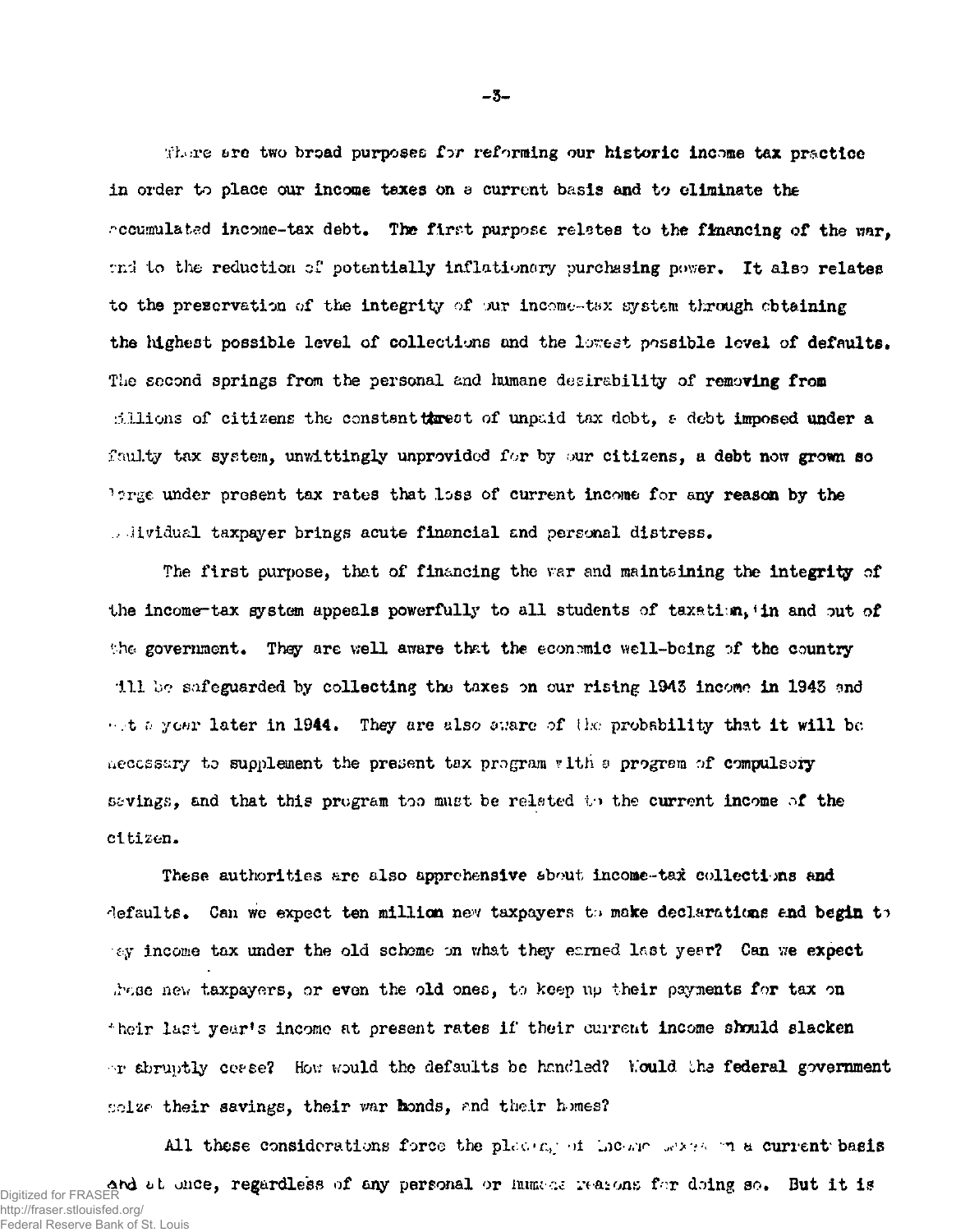impossible to gas on a current basis without eliminating the tax debt on 1942 incomes. Uo current program, whether it be withholding, compulsory savings, or spendings the can be applied st the rates necessary as long as the 1942 ter debt is also simultaneously payable. There is no escaping the conclusion that the income tax on 194° inchmes must be either dropped or deferred.

The second broad purpose for this income-tex reform rests on personal and humans grounds. On the first of January under pur present system some ?7,000,000 citizens will be in debt to the federal government for income tax. If we estimate two persons back of each taxpayer, we have 80,000,000 people involved in the hazards  $\sim$  income-tax debt. It is inevitable, even in 1943, that some smell percentage of our taxpayers will suffer loss of income from one or another cause. Even if at fow  $\psi$ s 4% were so affected, this would mean more than a million taxpayers in trouble because of income-tax debt. What are the reasons that might make for lower current income for the individual income-tax payer? Men are called into the armed services. others go into government work at lower pay, men and women are displaced from peacetime industry by war-time dislocation, some suffer sickness and accident, others must retire because of advancing years. All of these find that now with the new high tax rates their income- $\pi x$  debt becomes an intelexable hardship, wiping out swings that have been ecumulated over the years. And for the hundreds of theusands that have already been injured, millions of us are in danger, because we are each subject to the same hazards and the same inevitable lise of income.

The present system is a bud system for all of us, and it should and can be corrected. It is clear that the government cannot a atinue for long to be the creditor of some ?7,000,000 trxpryers end their f^mUior in dobt *f rc* incomc tax, particularly u.hen there is n> substantial question i revenue involved in skipping a year and getting the whole country on a current  $\log$ -ss-you-go basis.

In order to accomplish this desirable objective of getting our income taxes • •u a current basis, I suggested to the Treasury in March of this year and to the

 $\Delta$  $\mathbf{I}$  -4-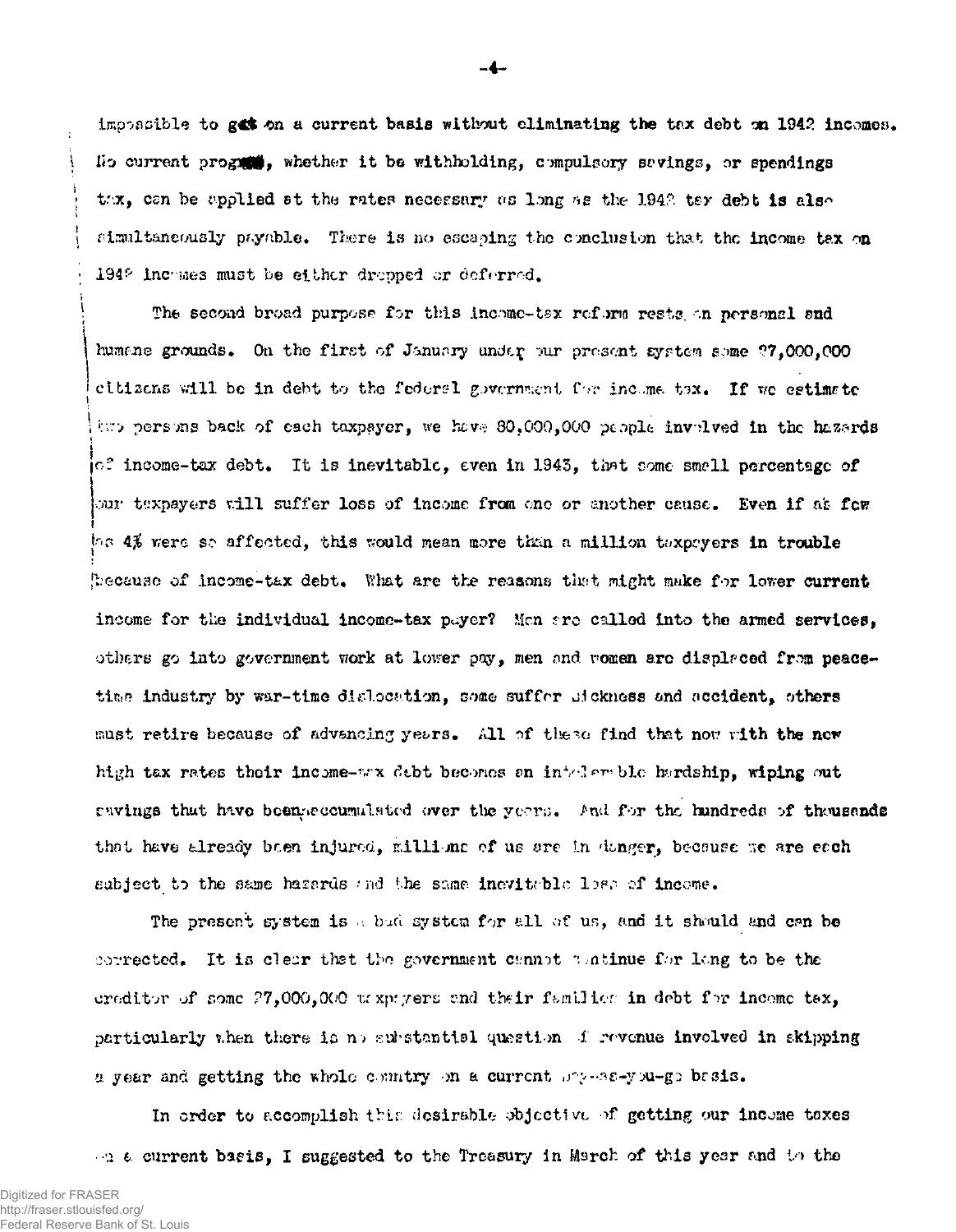Senate Finance Committee in July a plan which I called the Pay-As-You-Go income tax plan. This plan is to be applied to individuals, not to corporations. Since then there had been a great deal of discussion, many suggestions and a little criticism.

I welcome this opportunity to make a statement about the plen which will bring it up to date, adding to and modifying the original plan in the light of the suggestions and criticisms which I have received.

The first problem is how to get our personal income taxes on a current basis without paying two years' taxes in one year. The answer is as simple as daylight saving. Let us turn our tax clocks shead one year. The taxes we have been paying this year out of our 1942 incomes are taxes on our incomes received in 1941. We can solve the problem in either of two ways:

First, we can redefine our taxes, end simply say that the taxes we are paying in 1942 are taxes on 1942 income, and thereby let 1941 drop out of the tax calendar. forever, or

Second, we can go **on** letting **jut** present income taxes be taxes on **1941,** but begin 1945 by paying on 1945, thereby dropping out 194? instead of 1941.

In my original testimony before the Senate Finance Committee, I suggested dropping out 1941, but the Treasury preferred that if any year was to be dropped, it should be 1942. As the year grows later, it becomes increasingly likely that the Treasury is right, and that 1942 would be a better year to ship. But only on one condition, that the income-tax payers who are serving the people of the United States in the armed forces or in the federal civil service should be allowed to choose whether they prefer to skip 1942 or 1941. Since there is an alternative, each should be allowed to choose the one that serves him best;

The question arises at once in everyone's mind, how can we drop an incometax year out of the calendar in this way without having the Treasury lose a lot of money that is badly needed for the var offort? The answer is that we shall all go along paying our income taxes as. we have before, only they will be on a current basis. The Treasury will also go along getting its revenues. The only difference is that when a taxpayer dies or ceases to receive income he does not ore a tax as he does under the present system. Peduction of tax payment by the taxpayer as a result of setting the tax clock ahead occurs only at some future date, when and as

Digitized for FRASER http://fraser.stlouisfed.org/ Federal Reserve Bank of St. Louis **~ 5 -**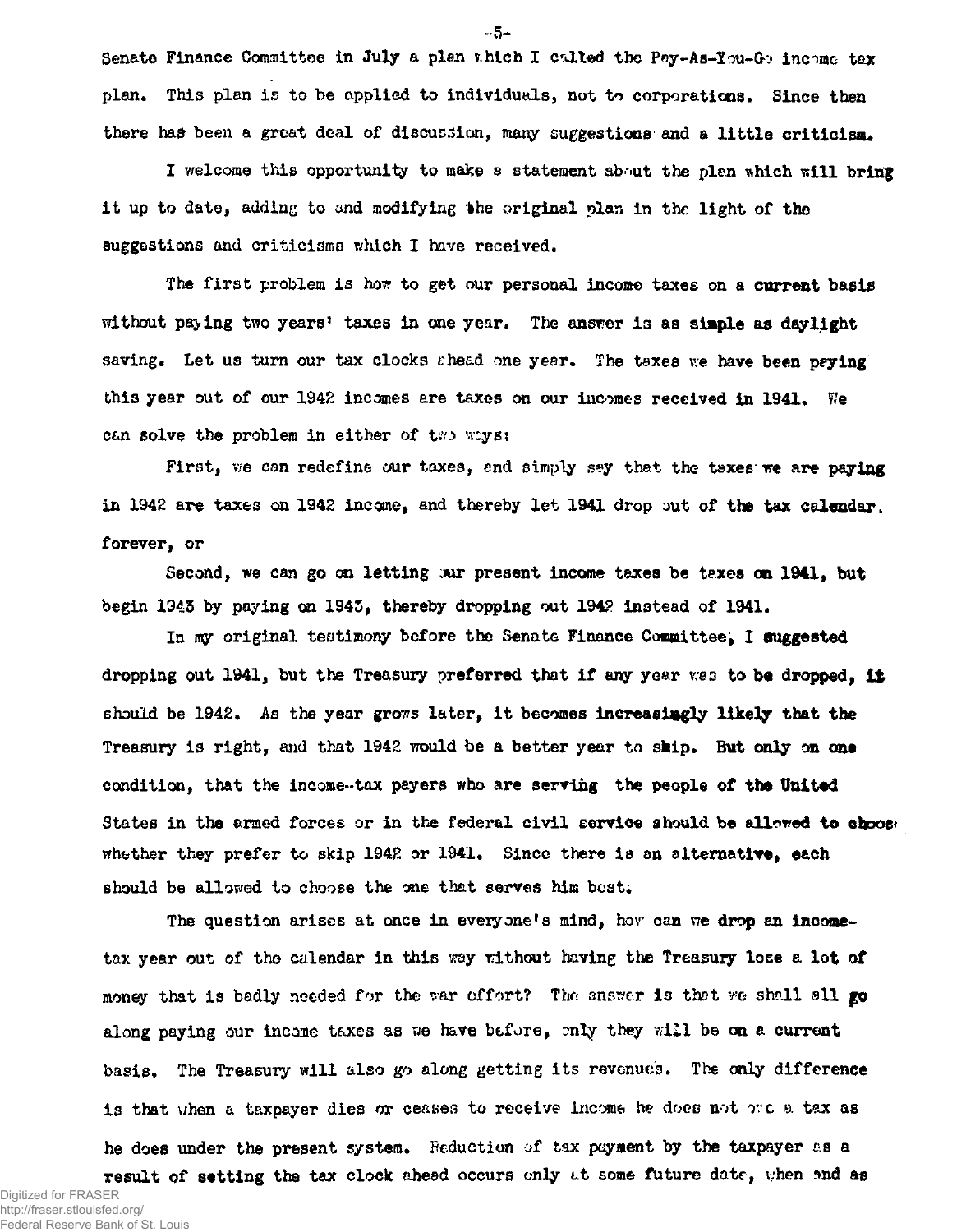the taxpayer's income ceases or declines. The reduction is therefore spread over the whole life-timo of the prosent incomr-tox paying generation, snd occurs beneficially for each taxpayer at the time when his income fails. As for the Treasury, the Treasury has never considered texts receivable as an asset, and accordingly they can be written off the balance skeet if the government without the change of a single penny.

Since the loss would be spread over a period of some 55 to 50 years, the ;gross amount of eight billion dollars estimated as the tax liabilities on 1942 Iincome would amount to an average of only \$160,000,000 to \$220,000,000 a year over this period. This gross loss of revenue in any case would be partially offset by *i*  better tax collections and collection methods and also by recoveries through *t*  the estate tax of part of what would otherwise have been payable as income tax. The loss in revenue is relatively not substantial. in comparison with the gross tax revenues to bo received in those years. Another way of looking at it is that the net loss over a generation would be about the same as one month's current expenditures. It is a small cost to achieve a basic income-thx reform, preserving the integrity of the system and affecting beneficially 27,000,000 citizens.

The question is sometimes raised as to the effect of the plan on inflation. The only persons that would have more cash on hand under the plan are the few whr have accrued their income taxes. These are few indeed and they are not spendthrifts. As a matter of fact since Pay-As-You-Gv will make withholding taxes possible at a high level, and since we will be collecting  $f \sim 1943$  in 1943, the total effect will be anti-inflationary rather than otherwise.

The Treasury feels that a withholding tax at a high rate is important in keeping taxpayers current. I too favor a withholding tax, because it makes it easier for people to keep on a pay-as-you-go basis. And if we want a withholding tex at a high rate, the Pay-As-You-Go plan does solve the problem of having a withholding tax without having some amount of double taxation; that is, of paying two years' taxes in one. However, if a withholding tax provision at a high rate turns out to be either undesirable or impractical, the Pay-As-You-Go plan stands on its own feet as a sound

**- 5 -**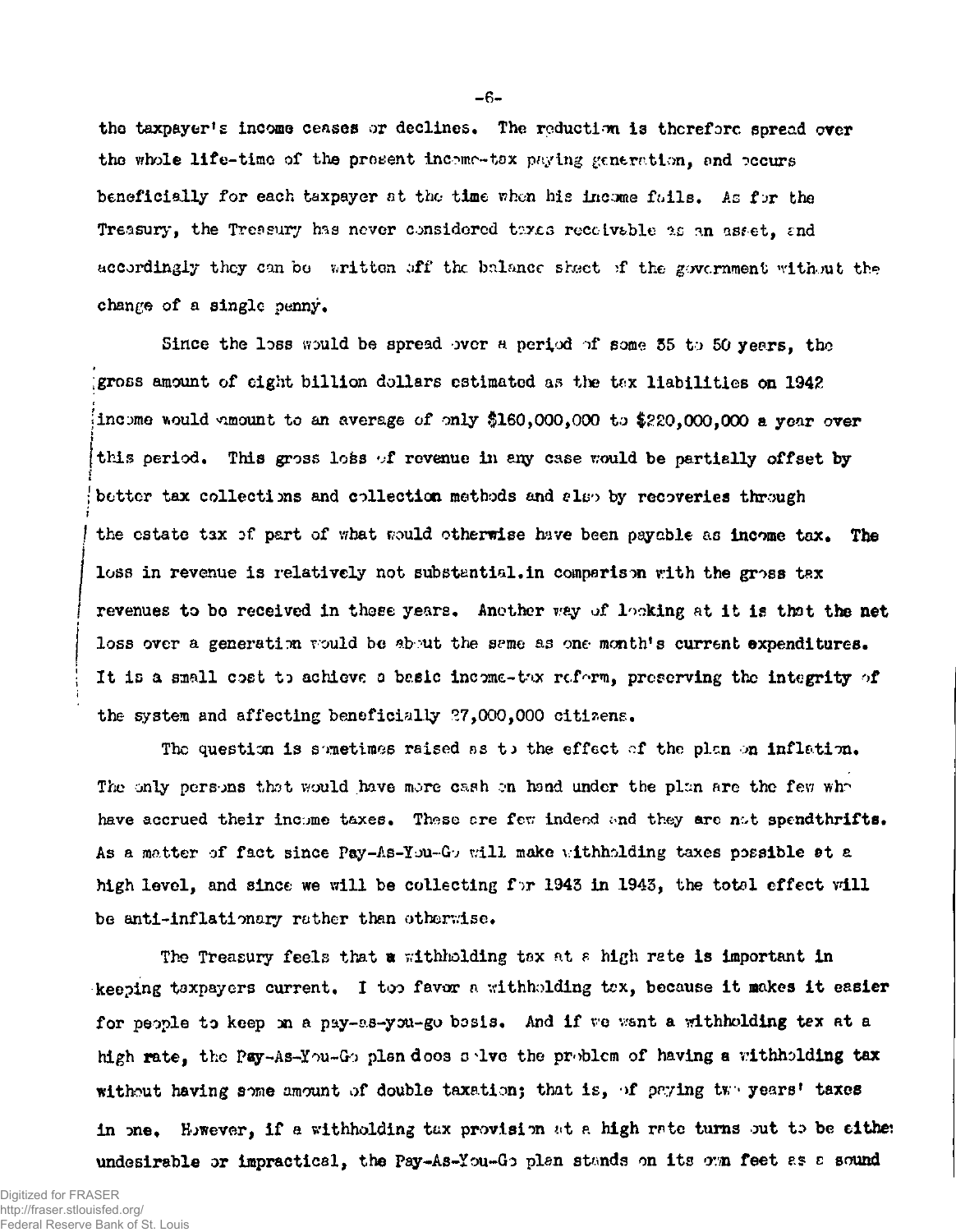The second point in the Pay-As-You-Go Income tax plan is designed to solve the problem of how we can pay our income taxes on a current basis, when we do not know at the beginning of a **year w**hat our income is going to be in that year. The way of solving this problem is not too difficult. We will go ahead as we do today, filing an income tax schedule about the fifteenth of March declaring our previous year's income. But this will be a tentative return for the year than beginning and we will pay our current taxes on the basis of this tentative return. After the year had ended there would have to be an adjustment up or down depending on whether cur actual income for the year was greater or less than that on our tentative return. But this adjustment would be made on the same blank and at the rime time as our return for the following year. This return would be at one time the final return for the old year and the tentative return for the new. There would be no doubling of returns involved and only a few extra lines for the adjustment computations-\*

The third feature of the plan is the provision for relief in case a taxpayer knows his income in the current year is going to be lose or greater than that of the year of his tentative declaration. The plan provides that he may declare his true knowledge of lower or higher income, as a result of salary changes, and so forth, which have actually occurred, and make his current payments accordingly.

This, provision eliminates the awkwardness of avoidable year-end adjustments and keeps the plan closer to a true pay-as-you-go basis than it would otherwise be.

The fourth point about the plan covers the special provisions for minimizing objectionable "windfall" cases. These provisions were not included in the original plan and have been added to meet a widespread feeling that, even though the number of cases be few, it is desirable to guard against them.

Any plan that gives equal treatment to all taxpayers would produce a certain number of  $\mathbf{w}_{\text{refndfall}}$  cases, cases of individuals who will benefit unduly because of Ine fact that for them,  $1942$ , or whatever year is skipped, happened to be a year

**- 7 -**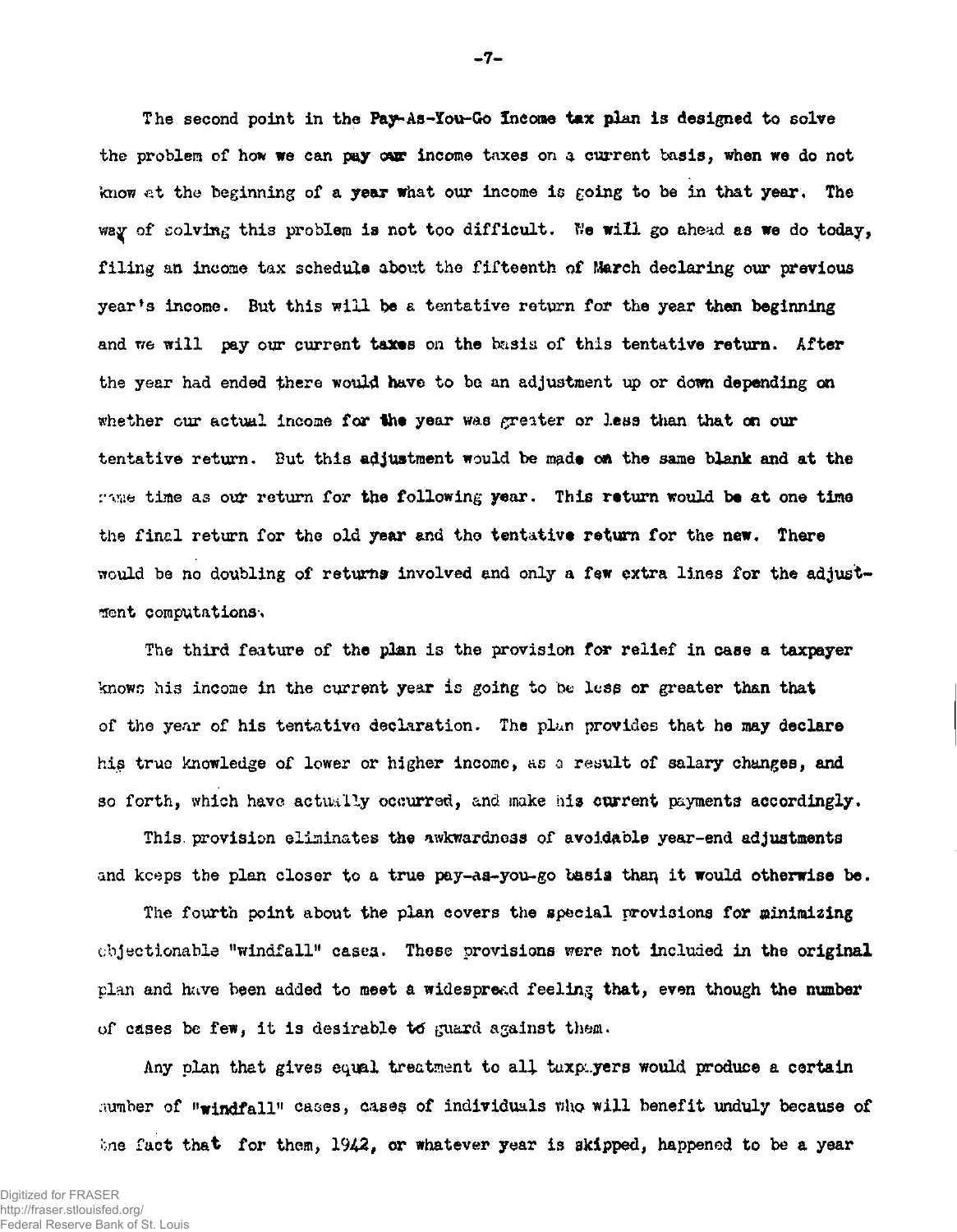of unusually large income, larger than that of the year that preceded or that follows. Consequently, whatever year is selected, some persons would receive unintended benefits.

I have made the following three suggestions for minimizing the problem of these "windfall" cases:

(1) Do not cancel the income tax on capital gains. Capital gains are not like ordinary recurring income, and can properly be separated out in the plan.

 $(2)$  Provide a special death tan to recover what may be considered "windfall" arising because of death in 1942, or during some appropriate transition period.

(3) In all cases where claim for credit exceeds \$10,000, or some other suitable amount, take an average of 1941, 1942, and 1943. The average of the three years will be a practical way of determining a fair normal income instead of "windfall" income.

These three provisions will catch all of the most objectionsble"windfall" cases. But even so, there may still be a few remaining. That then?

There are some things that are worse than a fow "windfall" cases. One would be not to adopt any Pay-As-You-Go plar at all. Another would be to adopt a plan so complicated or so uncertain in its effect that the great good of Pay-As-You-Go would not be achieved. Another would be not to give equal treatment to all taxpayers under the plan lest the "windfall" cases receive undue benefits.

Much as I dislike windfalls, even if they cannot be entirely eliminated, I Am still for the plan. I cannot bring myself to the point of refusing to do good For millions simply because I will be doing too much good for a few that don't departe it.

The fifth point about the Pay-As-You-Go income tax plen is that it proposes to give squal treatment to all taxpayers under the plan. This means to skip a tax year for all alike in every bracket and start the whole country income tax-debt free.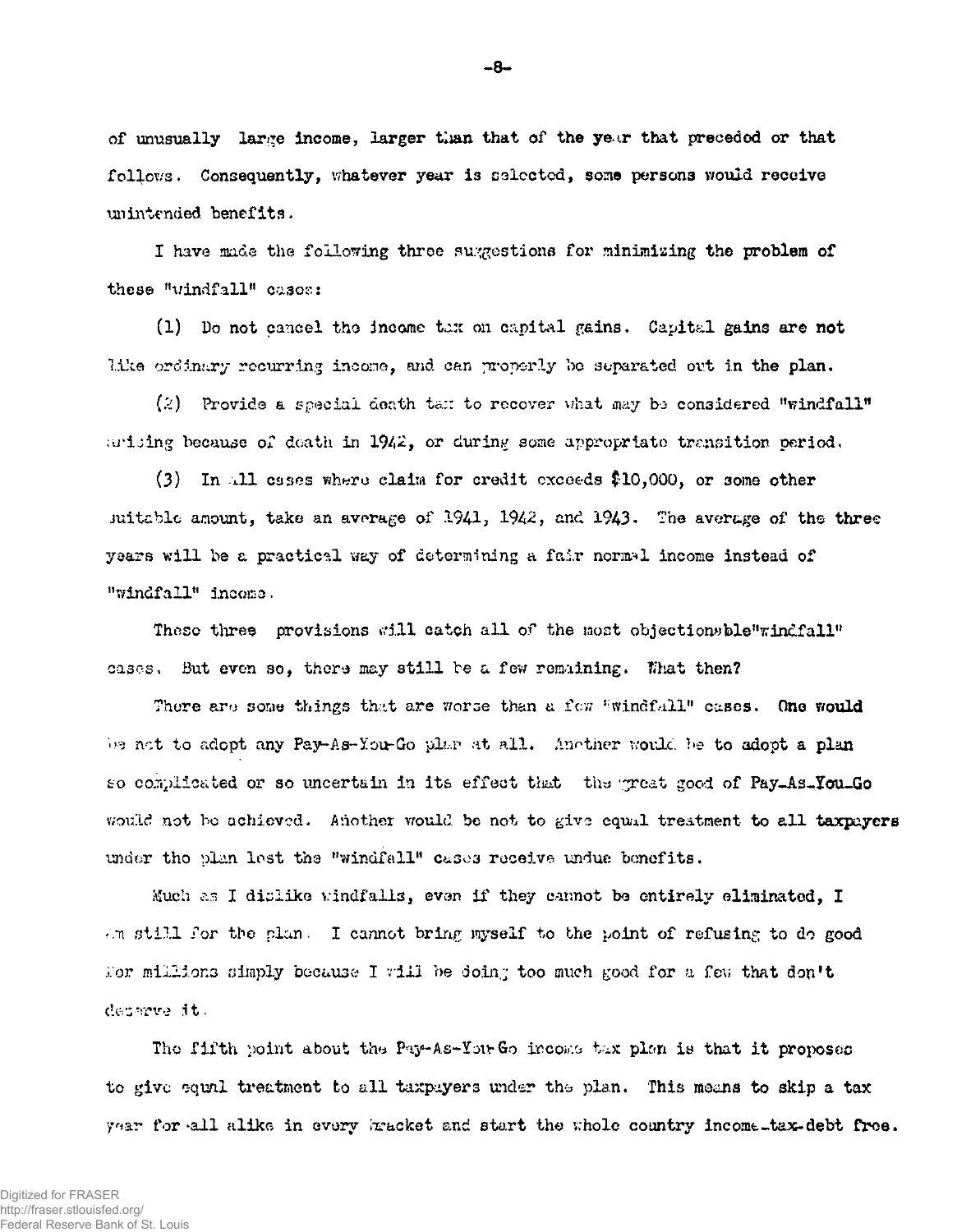These are my reasons: For those in the lower brackets, the plan will obviously have far-reaching beneficial results since unfortunate circumstances of loss of income will not be doubly unfortunate because of last year's debt.

For those in the middle brackets, the plan will eliminate countless personal and family tragedies, free many able citizens for public service, and step up the efficiency of American industry by making possible the retirement and pensioning of executives who are holding on, largely to pay their income tax and never citching up.

For those in the upper brackets, it will make much less practical difference than might appear. First, because like maybody clse, as long as they have their income they continue to pay their taxes; and, when they die, what otherwise would have been payable as income tax on the taxpayer's previous year's income is subject to estate taxes in his highest brackets.

But apart from the prictical considerations, the reason I favor over-all application of the principle is because it gives equal treatment to all taxpayers under the plan. In adopting Pay-As-You-Go by skipping a year, I believe we should Arest all citizenss alike This we turn the tax clock shead for some, we should turn it chead for all, and get the shole nation out of income-tax debt by the beginning of 1943.

In so far as we want more equality of income and of wealth we can have these through the progressive income tax and the progressive estate tax, but we should net use this general income-tax reform--Pay-As-You-Go--unequally to secelerate indirectly the impact of progressive taxation. Let us achieve such levelling, or lack of it, as we desire, directly through legislative action on measures explicitly drawn to serve that purpose.

The Trousury has proposed a nodified plan which would apply to the full tax debt of some taxpayers and to only a part of the tax debt of the rest Concretely, the Treasury proposed that the tax year be skipped for only the normal tax and the

 $-9-$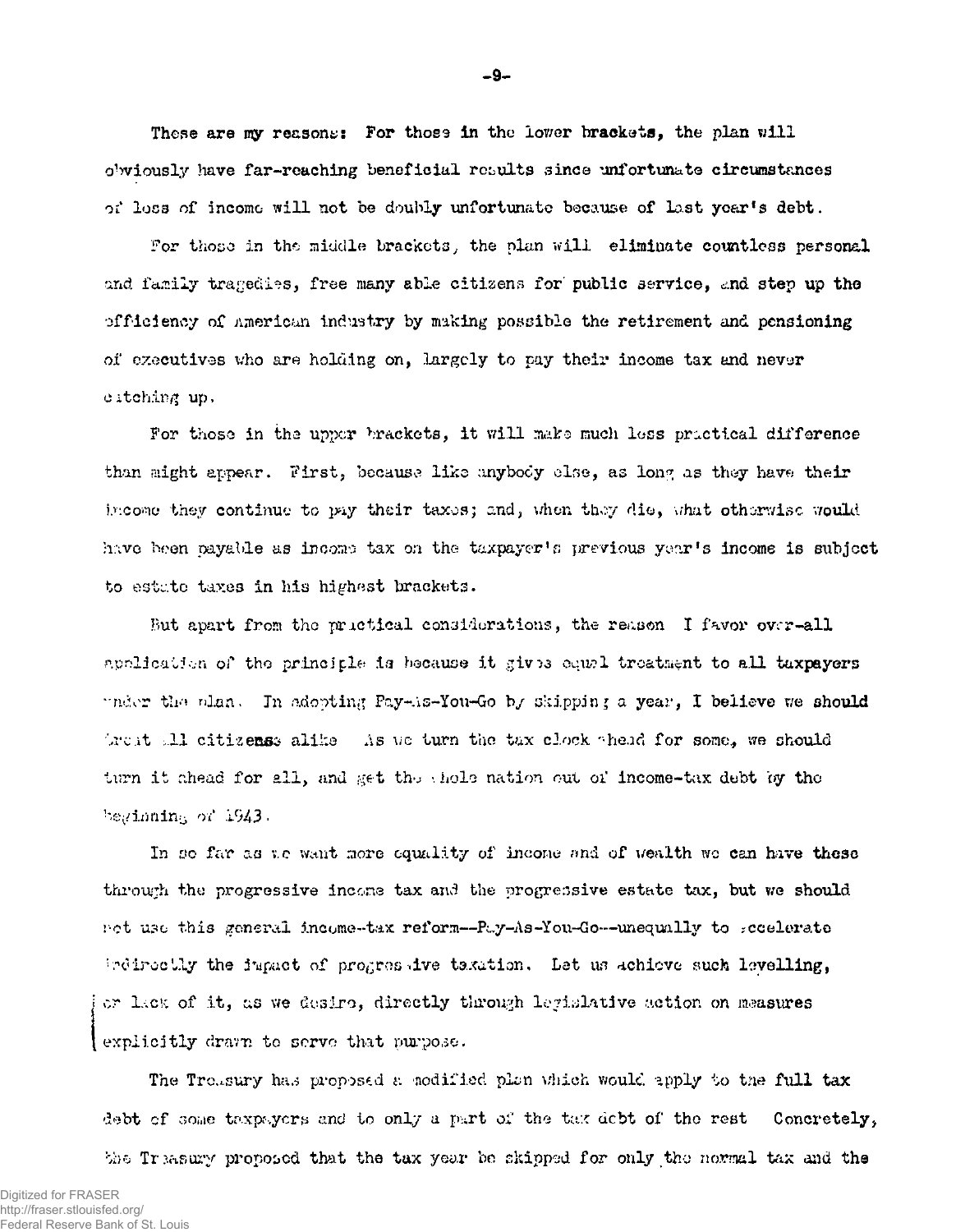lowest bracket rate of surtax,--that is, a total of 10 per cent and that the balance of the tax debt remaining should be paid over the next two years, ---this in addition to current income taxes that will be payable in those years. The Treasury conceded thut t*his* would leave between 10 and *20* p»T cent or our taxpayers still owing tho government for taxes on their last year's income. This group of 10 to 20 per cent includes practically all of the country's technical, administrative, and professional workers, men and women who need freedom from income-tax-debt danger as much as ••inyono olcc -

Much has been made of the differences between the Treasury's proposal (made not *rs* a recommendation, but as a preferred alternative) and the Pay-As-You-Go plan. a a matter of fact, the area of agreement is far nore significant than the remulning differences.

The points of agreement are as follows :

(1) Tho Treasury proposal agrees vith tho plan as to tho high importance of getting tho country out of income-tax debt and on to a current pay-as-you-go basis as soon as practicable.

(2) The proposal accepts the principle of  $s$ stting the tax clock ahead, that is, of skipping a tax year, as *b* means of arriving at this objective.

(3) The propos.il agrees to the use of the method of tentative return and year-end adjustment as a method sound both in principle and in practice of keeping income taxes on a current basis from now on.

 $(2)$  The Treasury wants a withholding tax and I agree that the plan would bo a better plan if an acceptable withholding tax at a high rate can be worked out.

(5) The Treasury prefers to skip  $1942$  rather than  $1941$  and I have agreed subject to qualifications affecting the federal civil service and the armed forces.

(6) The Treasury has been apprehensive about "windfall" cases, and since submitting the original plan, I have made three proposals that will catch all the

ont objectionable cauen.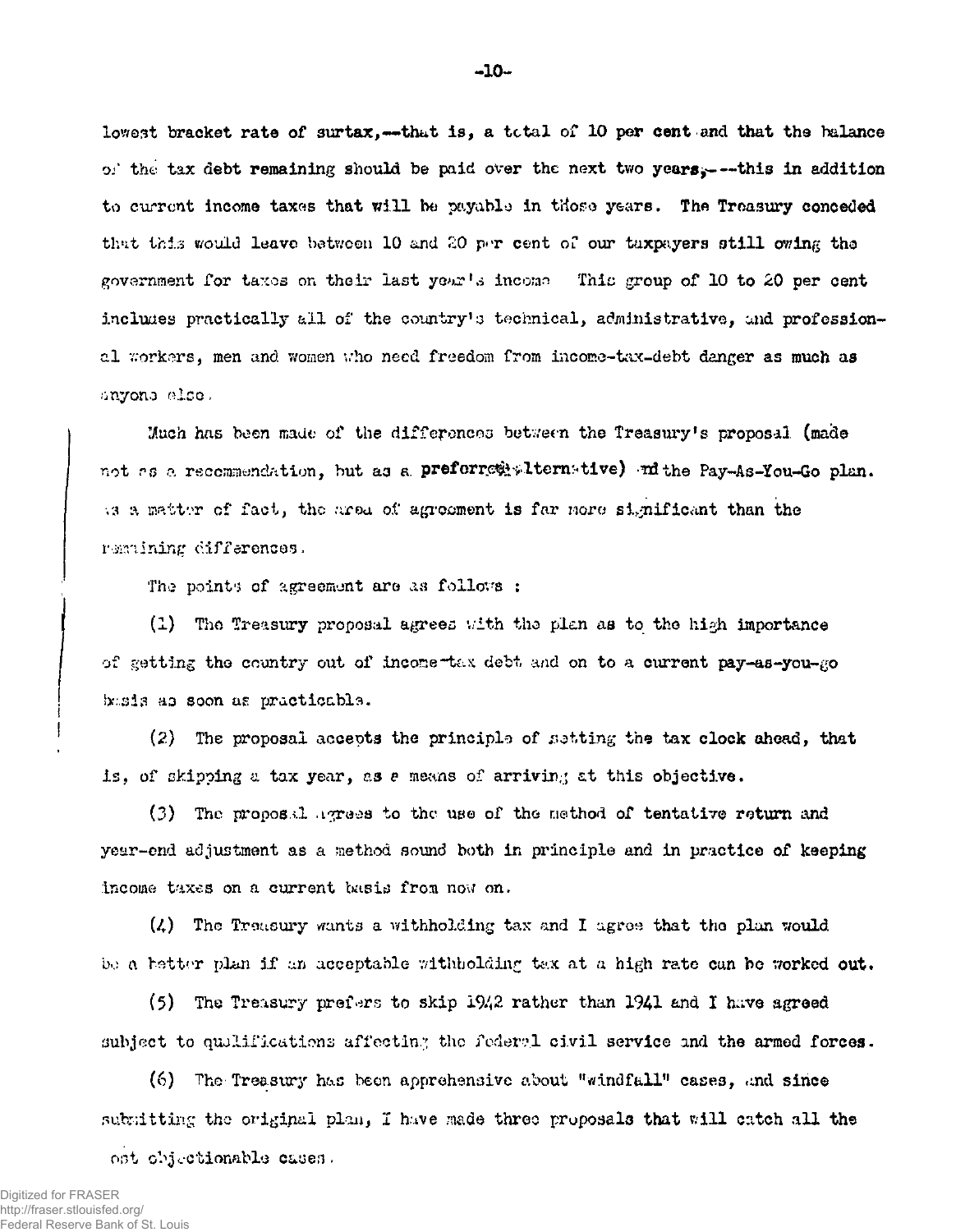The difference at the present time seems to rest solely on the point that whereas the Pay-As-You-Go plan applied to all the income-tax debt of all individual taxpayers, the Treasury's modified plan would apply to the full tax debt of some taxpayers and to only a part of the tax debt of the rest. In other words, what the Treasury is saying is that as a practical political matter, the full benefits of the Pay-As-You-Go plan cannot hu givm to taxpayers in the higher brackets, 'won though measures to minimize "windfall" cases are adopted. I feel that the If the misjudges the political tides because it is too close to the waves. I believe that the country is tired of indirection in the attempt to achieve a levelling beyond the explicit acts of Congress. In all my speaking to varied groups, the plan has never been attacked or even questioned for the reason that it proposed to skip a tax year for all citizens alike. And personally it is a point of principle that I have felt worth while defending.

But this point of principle 5s one that Congress properly will decide, I  $r$ -wat point out frankly that if the principle is not so important, or if I nave rongly construed it, then it is entirely practical to draw *xxp* a pay-as-you-go plan that would leave a residue of debt remaining to be paid by taxpayers in the higher bruckets. The Treasury plan is of this sort, and so also is a proposal which has been drawn; up by Representative McLcan of New Jersey. Neither of these plans as they stand is satisfactory because the residue of debt remaining is not sufficiently closely rqlatod to ability to pay But a plan could bo drawn up that would leave a residue of debt payable and at the same time relate this debt sharply to the taxpayer's ability to pay.

Ons criticism of the plan that has been made by some individuals stems from a feeling that somehow it is wrong to cancol a debt. 3ut it is a coramon practice, as evidenced by the experience of banks and othey commercial institutions, to reorganize debtor-creditor relations, upon the Initiative of either party,

 $\psi$  never it becomes necessary in furthering the bost continuing interests of both.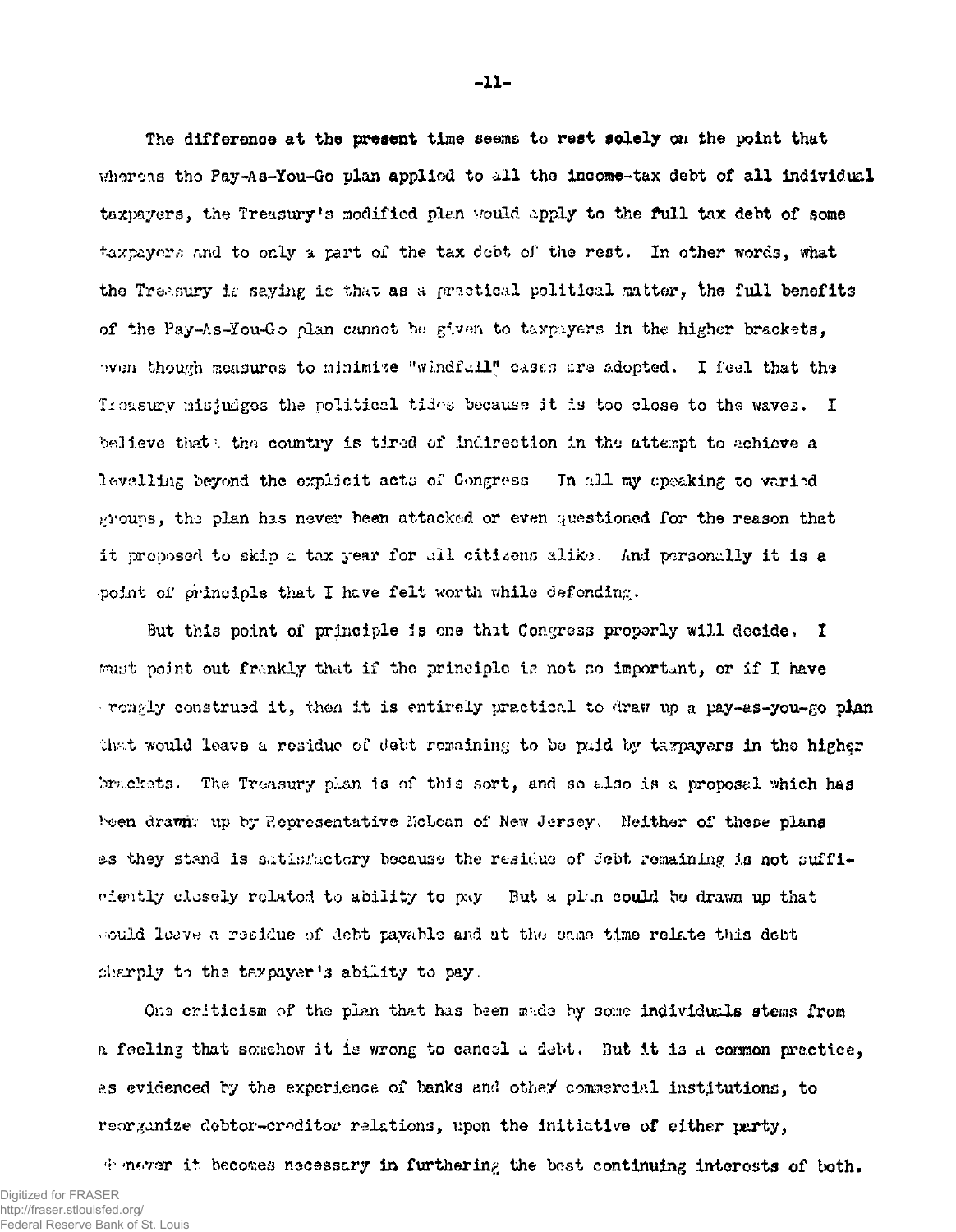And certainly the cancelling of debt, in order to further the welfare of all concerned, has had the high approval of age-oldmoral authorities.

An interesting suggestion has been made recently by Senator George, "In order to avoid tremendous hardships and many defaults in 1943% he said, "we are going to have to adopt some sort of pay-as-you-earn method of collecting income taxes. To do that, it may be necessary to postpone an entire year's tax liability for individuals until after the war when it could be amortised and paid off in installments.

This suggestion by Senator George seems to reflect the urgency of doing something about the problem now, together with sone uncertainty as to whether the best solution can be found in the few weeks remaining before action must be taken. It seems unfortunate that we cannot have a final solution now by simply turning the tex clock ahead. Perhaps this can yet be done, but if it proves impossible, a postponed solution is better than a makeshift compromise that might do more-harm Unan good. If in the end it is decided that any postponed income-tax debt should We anortized rather than cancelled, let us be sure that the amortization program is closely related to ability to pay.

The chances of getting the new year  $1943$  on a pay-Ms-you- $\infty$  basis seem to me to be distinctly good- I feel that a Pay-As-You-Oo plan in a form acceptable to Congress will certainly be adopted, because income-tax payors want to pay their taxes on a current besis, they want to be free of income-tax debt and they know it can be done without hurting the Treasury and without paying two years<sup>11</sup> taxes in one. The taxpayers know that Pay-As-You-Go solves the problem simply and fairly by skipping an income-tax year. They know the whole trouble was caused by a basic defect in our income-tax Lxw which has existed from the beginning, that of paying a tax on last year's income out of this year's receipts. This defect was not their fault and they know it They want it corrected and they

want to be on a pay-as-you-go bisis by the beginning of 1943- Digitized for FRASER http://fraser.stlouisfed.org/ Federal Reserve Bank of St. Louis

**-12 -**